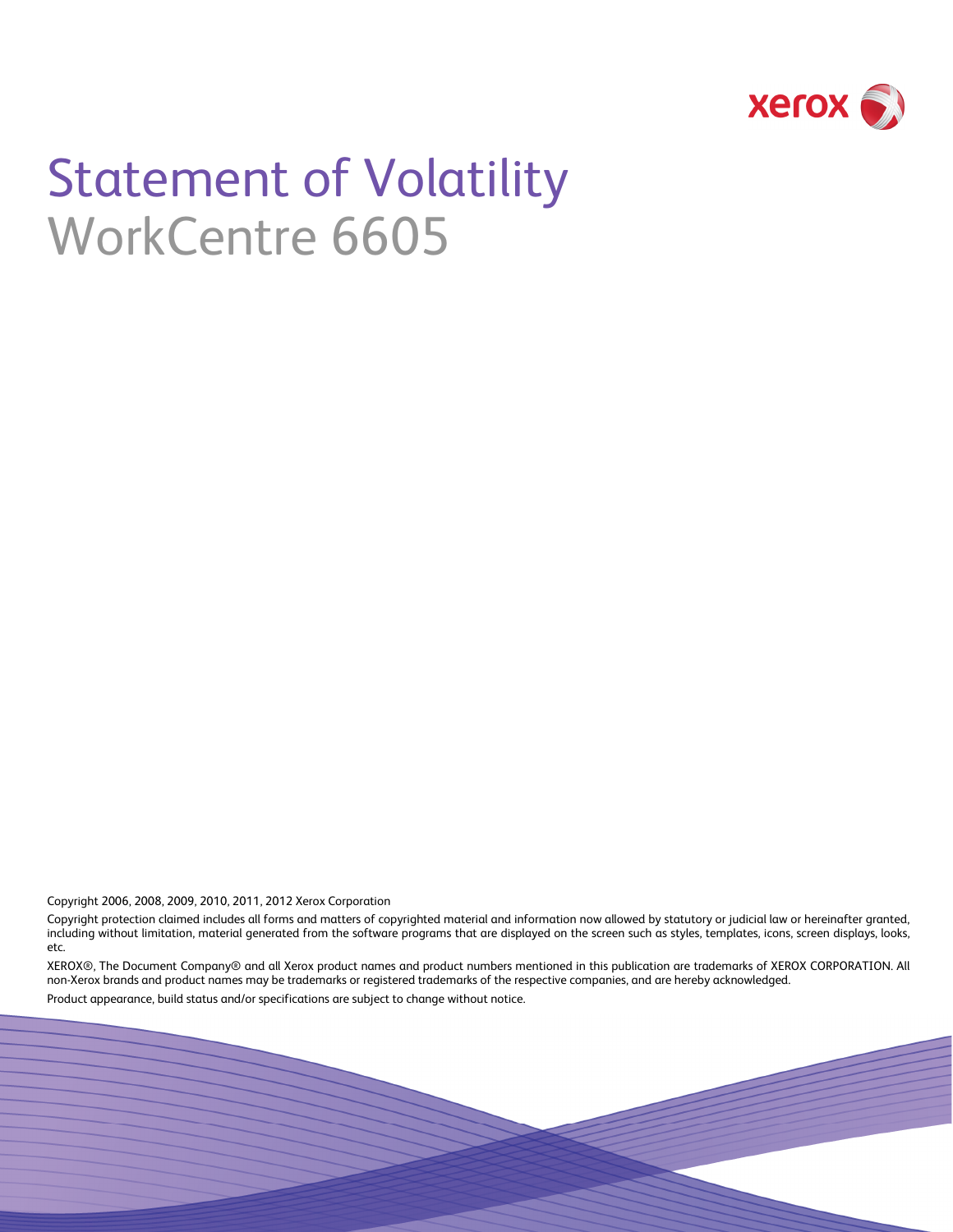# Statement of Volatility WorkCentre 6605

# **Notice**

This document describes the locations, capacities and contents of volatile and non-volatile memory devices within the WorkCentre 6605.

The context of the information in this document is that normal means of access or data extraction are being attempted in order to reproduce, read, or extract stored or latent data. This does not include attempts to reproduce, read or extract data or reverse engineer storage methods by individuals or organizations with advanced skills or through the use of extraordinary resources and measures or specialty equipment not normally available in the industry or to the public.

The content of this document is provided for information purposes only. Performance of the products referenced herein is exclusively subject to the applicable Xerox Corporation terms and conditions of sale and/or lease. Nothing stated in this document constitutes the establishment of any additional agreement or binding obligations between Xerox Corporation and any third party.

This evaluation and summary was certified by:

| Signature               | Tany Kornat                     |
|-------------------------|---------------------------------|
| <b>Printed Name</b>     | Larry Kovnat                    |
| Job Title               | <b>Product Security Manager</b> |
| <b>Job Function</b>     | <b>Product Security Manager</b> |
| <b>Preparation Date</b> | August 6,2012                   |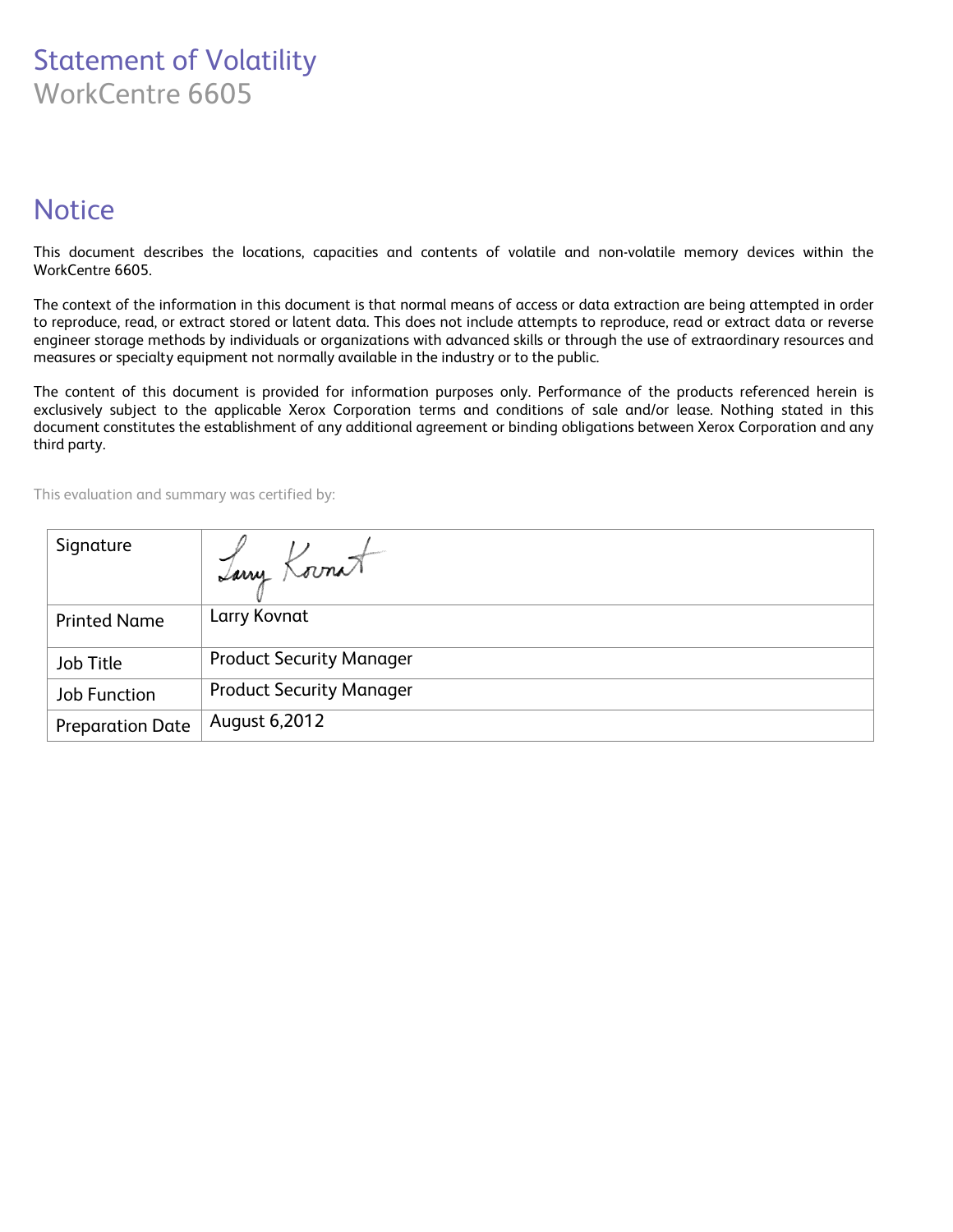# Statement of Volatility WorkCentre 6605

### **Introduction**

The WorkCentre 6605 is used to perform the following tasks:

- Printing
- Copying
- Scanning
- Faxing

This document describes the amounts and types of memory contained in the device in an easy to read tabular format. To allow security issues to be addressed as needed, specific commentary has been included about job data and where Personally Identifiable Information (PII) can be found in the system.

The information contained in this document has been verified at the time the product is released for sale. Manufacturing process changes may require that memory amounts are increased but, the purpose or contents of the memory should not change.

## **General Memory Information**

#### **Volatile Memory**

All volatile memory listed is cleared after power is removed (decay occurs generally within 20 seconds at room temperature).

All volatile memory listed is required for normal system operation and during service and diagnostic procedures.

Removal of any volatile memory will void the warranty.

#### **Non-Volatile Memory**

All non-volatile memory listed is required for normal system operation and during service and diagnostic procedures.

Removal of any non-volatile memory will void the warranty.

None of the non-volatile memory in the system can be accessed by accidental keystrokes.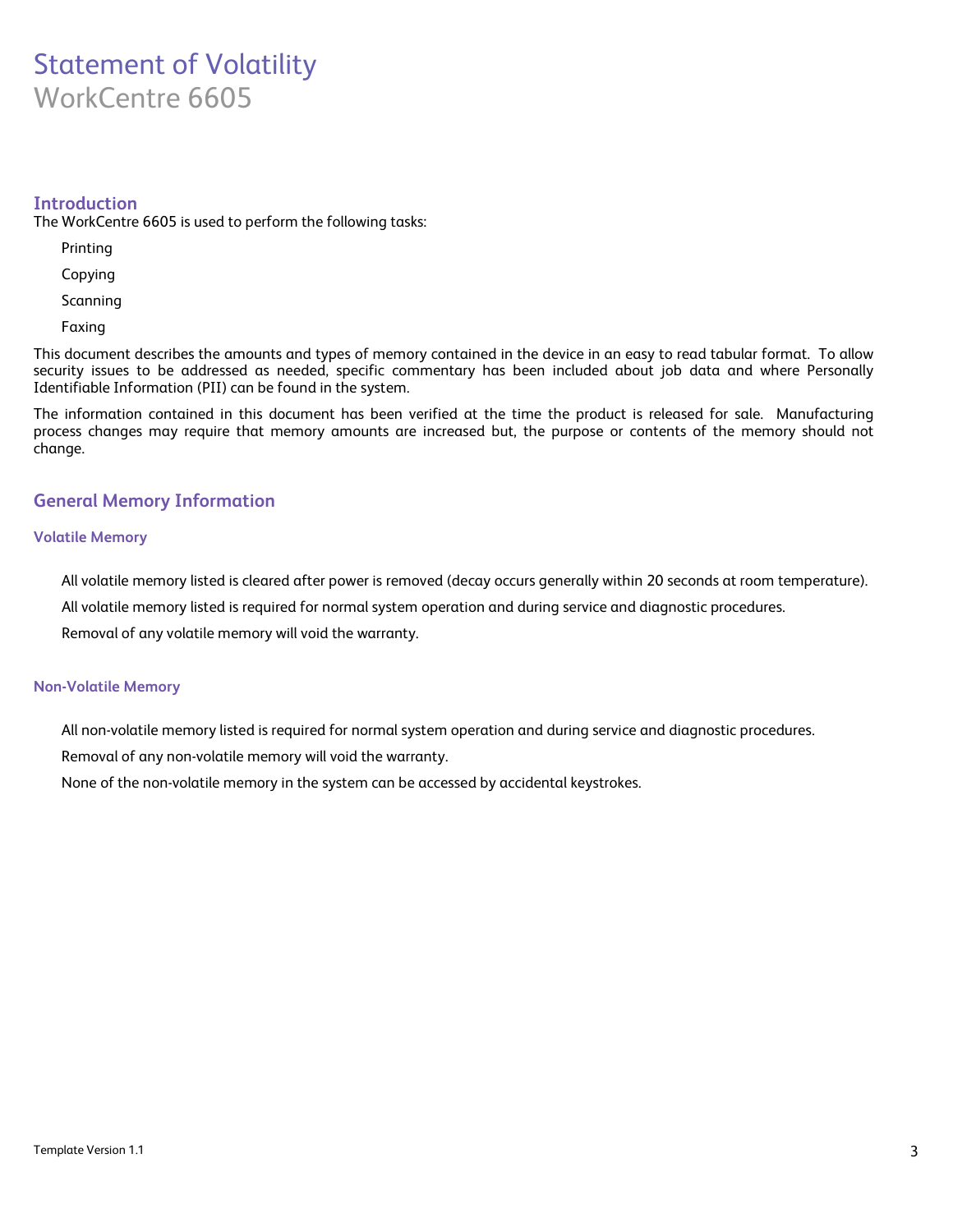# **Device Module Descriptions**

# **Signature Block**

This evaluation and summary was completed by:

| Signature               |                 |
|-------------------------|-----------------|
| <b>Printed Name</b>     | Kristen Keswick |
| Job Title               | Program Manager |
| Job Function            | Program Manager |
| <b>Preparation Date</b> | August 6, 2012  |

The data tables below detail the information regarding the volatile and non-volatile memory contained in the WorkCentre 6605 print engine.

| <b>Volatile Memory Description</b> |             |                            |                                       |                          |
|------------------------------------|-------------|----------------------------|---------------------------------------|--------------------------|
| Type (SRAM, DRAM, etc)             | <b>Size</b> | User Modifiable  <br>(Y/N) | <b>Function or Use</b>                | <b>Process to Clear:</b> |
| <b>SDRAM</b>                       | 512MB       | N                          | Executable code, Printer control data | Power Off System         |
| <b>Optional SDRAM</b>              | 512MB       | N                          | Executable code, Printer control data | Power Off System         |
| <b>Additional Information:</b>     |             |                            |                                       |                          |

All memory listed above contains code for execution and configuration information. No user or job data is stored in these locations.

| <b>Non-Volatile Memory Description</b>                                                                                                                                 |             |                          |                                              |                            |
|------------------------------------------------------------------------------------------------------------------------------------------------------------------------|-------------|--------------------------|----------------------------------------------|----------------------------|
| Type (Flash, EEPROM, etc)                                                                                                                                              | <b>Size</b> | User Modifiable<br>(Y/N) | <b>Function or Use</b>                       | <b>Process to Clear:</b>   |
| <b>EEPROM</b>                                                                                                                                                          | 1MB         | via Diagnostics          | Control setpoints, configuration<br>settings | Service Diagnostic         |
| Flash                                                                                                                                                                  | 8MB         | via Diagnostics          | <b>Firmware</b>                              | Service Diagnostic         |
| Flash                                                                                                                                                                  | 8MB         | via Diagnostics          | Firmware                                     | Service Diagnostic         |
| <b>EEPROM</b>                                                                                                                                                          | 1MB         | via Diagnostics          | Control setpoints, configuration<br>settings | Service Diagnostic         |
| Flash                                                                                                                                                                  | 8MB         | via Diagnostics          | <b>Firmware</b>                              | <b>Service Diagnostics</b> |
| <b>Additional Information:</b><br>All memory listed above contains code for execution and configuration information. No user or job data is stored in these locations. |             |                          |                                              |                            |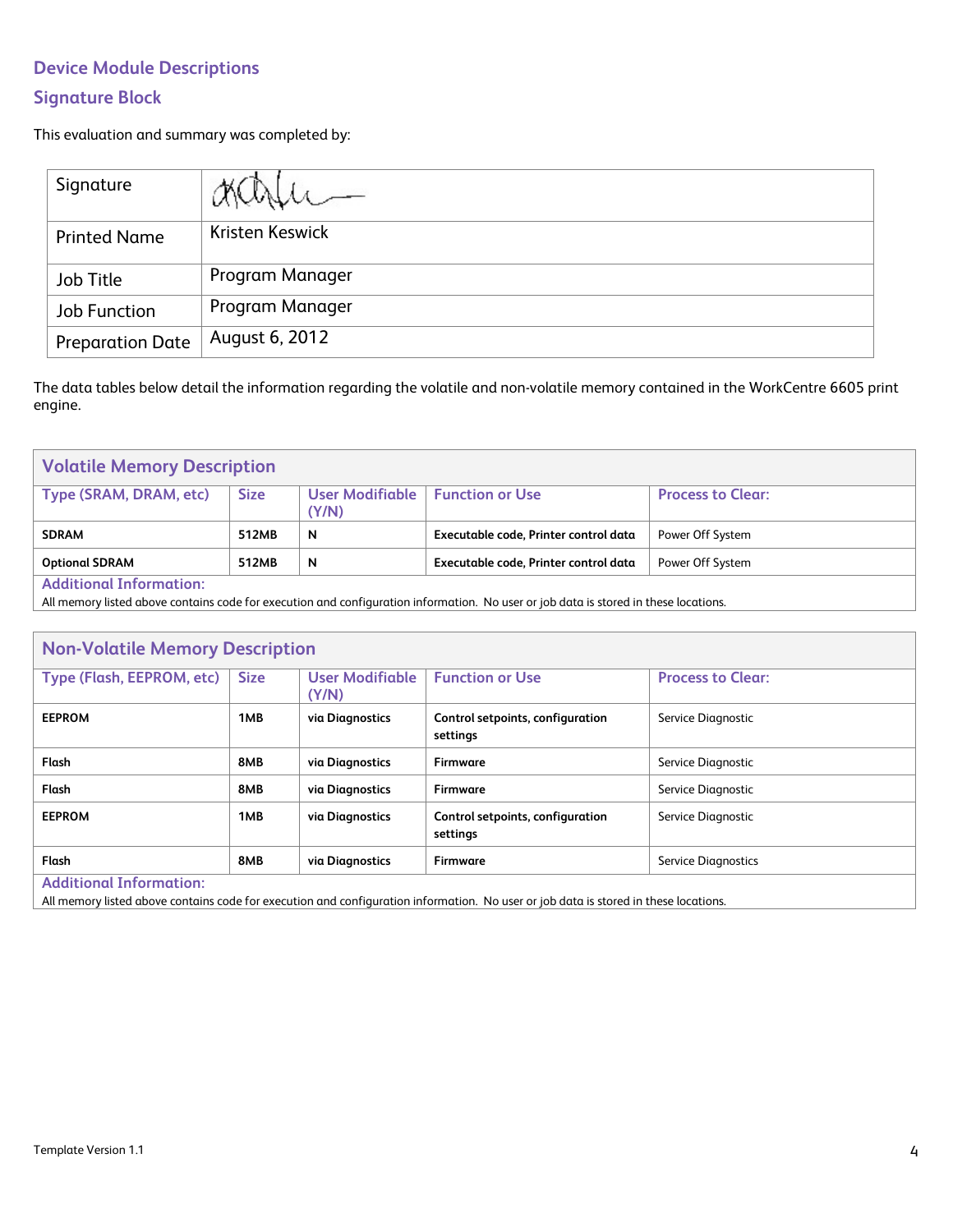| <b>Hard Disk Descriptions</b>                                  |                  |           |                                |                                       |                              |
|----------------------------------------------------------------|------------------|-----------|--------------------------------|---------------------------------------|------------------------------|
| Complete this table if the device has media storage capability |                  |           |                                |                                       |                              |
| <b>Drive / Partition</b><br>(System, Image):                   | Removable<br>Y/N | Size:     | <b>User Modifiable:</b><br>Y/N | <b>Function:</b>                      | <b>Process to Clear:</b>     |
| <b>Optional Hard Disk drive</b>                                | $\mathbf{v}$     | 160<br>GB | N                              | Certificate Storage, Fonts,<br>Macros | "Clear Storage option on LUI |
|                                                                |                  |           |                                |                                       |                              |
| <b>Additional Information:</b>                                 |                  |           |                                |                                       |                              |

| <b>Media and Storage Descriptions</b>                                       |                    |       |                                |                  |                          |
|-----------------------------------------------------------------------------|--------------------|-------|--------------------------------|------------------|--------------------------|
| <b>Type (disk drives, tape)</b><br>drives, CF/SD/XD memory<br>cards, etc.): | Removable  <br>Y/N | Size: | <b>User Modifiable:</b><br>Y/N | <b>Function:</b> | <b>Process to Clear:</b> |
| N/A                                                                         |                    |       |                                |                  |                          |
| <b>Additional Information:</b>                                              |                    |       |                                |                  |                          |

| <b>USB Port(s)</b>                         |                                                         |  |  |  |
|--------------------------------------------|---------------------------------------------------------|--|--|--|
| <b>Complete an entry for each USB port</b> |                                                         |  |  |  |
| <b>USB port and location</b>               | <b>Purpose</b>                                          |  |  |  |
| USB 2.0 port                               | Enables computer connectivity for printing and scanning |  |  |  |
| <b>Front Panel USB Port</b>                | Enables scanning to and printing from USB drives        |  |  |  |
| <b>Additional Information:</b>             |                                                         |  |  |  |